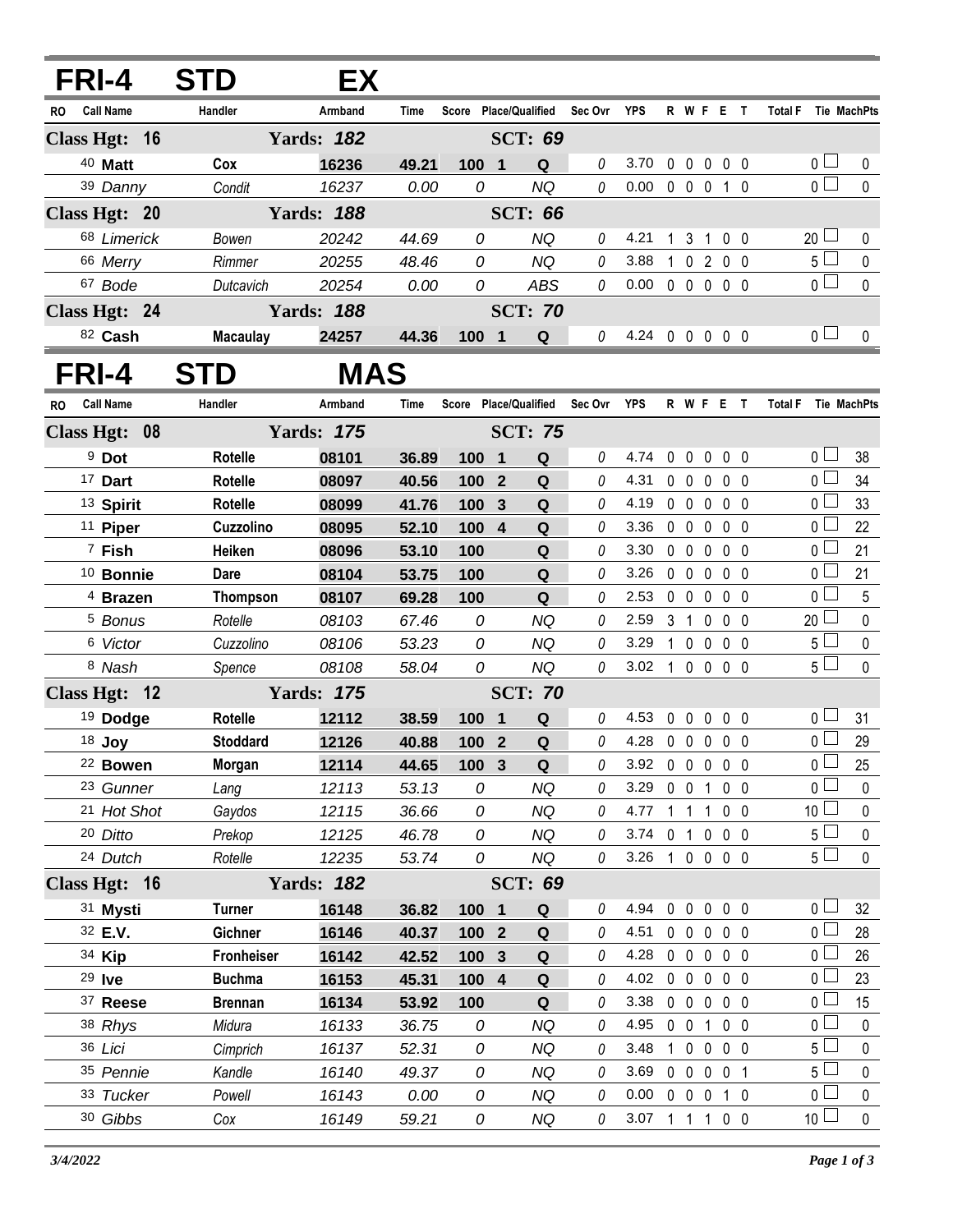| 28 Joey                       | Condit            | 16152             | 0.00        | 0                     |                         | <b>NQ</b>             | 0        | $0.00 \t0 \t0 \t0 \t1 \t0$ |              |                   |                |                                 |                | $\overline{0}$      | 0              |
|-------------------------------|-------------------|-------------------|-------------|-----------------------|-------------------------|-----------------------|----------|----------------------------|--------------|-------------------|----------------|---------------------------------|----------------|---------------------|----------------|
| Class Hgt: 20                 | <b>Yards: 188</b> |                   |             |                       | <b>SCT: 66</b>          |                       |          |                            |              |                   |                |                                 |                |                     |                |
| 54 Fever                      | Westcott          | 20175             | 38.73       | 100                   | $\overline{\mathbf{1}}$ | Q                     | 0        | 4.85                       | $\mathbf 0$  | $\hat{0}$         | 0              | 0 <sub>0</sub>                  |                | 0 <sub>0</sub>      | 27             |
| 63 O'Neill                    | Keeshen           | 20158             | 42.53       | 100                   | $\overline{2}$          | Q                     | 0        | 4.42                       |              | $0\quad 0$        | 0              | 0 <sub>0</sub>                  |                | 0 L                 | 23             |
| $50$ Jem                      | <b>Samuels</b>    | 20191             | 42.56       | 100                   | $\mathbf{3}$            | Q                     | 0        | 4.42                       |              | $0\quad 0\quad 0$ |                | $0\quad 0$                      |                | 0 <sub>0</sub>      | 23             |
| 55 Ghost                      | <b>Patrick</b>    | 20178             | 42.76       | 100                   | $\overline{4}$          | Q                     | 0        | 4.40                       |              | $0\quad 0$        | 0              | 0 <sub>0</sub>                  |                | 0 l                 | 23             |
| 65 Oskar                      | <b>Patrick</b>    | 20156             | 46.06       | 100                   |                         | Q                     | 0        | 4.08                       |              | $0\quad 0$        | $\mathbf 0$    | 0 <sub>0</sub>                  |                | 0 <sub>0</sub>      | 19             |
| 62 Nitro                      | <b>Chernack</b>   | 20161             | 46.97       | 100                   |                         | Q                     | 0        | 4.00                       |              | 0 <sub>0</sub>    | 0              | 0 <sub>0</sub>                  |                | 0 l                 | 19             |
| 56 Champ                      | <b>Marden</b>     | 20174             | 48.38       | 100                   |                         | ${\bf Q}$             | 0        | 3.89                       |              | $0\quad 0$        | $\mathbf 0$    | 0 <sub>0</sub>                  |                | 0 L                 | 17             |
| 49 Ruby                       | <b>Merkel</b>     | 20199             | 54.77       | 100                   |                         | Q                     | 0        | 3.43                       |              | $0\quad 0$        | 0              | 0 <sub>0</sub>                  |                | 0 l                 | 11             |
| 61 Finnick                    | Heck              | 20165             | 35.10       | 0                     |                         | <b>NQ</b>             | 0        | 5.36                       |              | $0\quad 0$        | 1              | 0 <sub>0</sub>                  |                | $0-$                | $\mathbf 0$    |
| 59 Emily                      | McGuigan          | 20170             | 45.45       | 0                     |                         | <b>NQ</b>             | 0        | 4.14                       | 1            | $2^{\circ}$       | $\mathbf{1}$   | $0\quad 0$                      |                | 15 <sup>1</sup>     | $\mathbf{0}$   |
| 58 Blake                      | Murdock           | 20171             | 43.77       | 0                     |                         | <b>NQ</b>             | 0        | 4.30                       | 0            | $\mathbf{1}$      | 0              | $0\quad 0$                      |                | 5 <sub>1</sub>      | $\pmb{0}$      |
| 57 Shelby                     | Ayers             | 20172             | 0.00        | 0                     |                         | <b>NQ</b>             | 0        | 0.00                       |              | $0\quad 0\quad 0$ |                | 1 0                             |                | 0 L                 | 0              |
| 53 Tessa                      | Turner            | 20177             | 0.00        | 0                     |                         | <b>NQ</b>             | 0        | 0.00                       |              | $0\quad 0\quad 0$ |                | $1\quad0$                       |                | $0-$                | $\mathbf 0$    |
| 52 Emma                       | Gechter           | 20183             | 57.86       | 0                     |                         | <b>NQ</b>             | 0        | 3.25                       | 1            |                   |                | 2200                            |                | 15 <sup>1</sup>     | 0              |
| 51 Ben                        | Kramer            | 20186             | 0.00        | 0                     |                         | <b>NQ</b>             | 0        | 0.00                       | $\mathbf 0$  | $0\quad 0$        |                | 1 0                             |                | 0 <sup>1</sup>      | $\pmb{0}$      |
| 46 Sky                        | Patrick           | 20197             | 28.30       | 0                     |                         | <b>NQ</b>             | 0        | 6.64                       |              | 4 1               | $\overline{1}$ | 0 <sub>0</sub>                  |                | 25 <sup>1</sup>     | 0              |
| 48 Flirt                      | Nally             | 20203             | 48.38       | 0                     |                         | <b>NQ</b>             | 0        | 3.89                       | 1            | $\overline{1}$    | 1              | 0 <sub>0</sub>                  |                | 10 <sup>1</sup>     | 0              |
| 47 Indiana Bones Rooney       |                   | 20245             | 83.38       | 0                     |                         | <b>NQ</b>             | 17       | 2.25                       |              | 2 <sub>1</sub>    | 0              | 0 <sub>0</sub>                  |                | 66 <sup>1</sup>     | 0              |
| 64 Mattie                     | Gereg             | 20154             | 0.00        | 0                     |                         | <b>ABS</b>            | 0        | 0.00                       |              |                   |                | 00000                           |                | 0 L                 | $\pmb{0}$      |
| 60 Chick                      | Mosner            | 20169             | 0.00        | 0                     |                         | <b>ABS</b>            | 0        | 0.00                       |              |                   |                | $0\quad 0\quad 0\quad 0\quad 0$ |                | 0 <sup>1</sup>      | $\mathbf 0$    |
| Class Hgt: 24                 |                   | <b>Yards: 188</b> |             |                       |                         | <b>SCT: 70</b>        |          |                            |              |                   |                |                                 |                |                     |                |
| 78 Tempo                      | <b>Suter</b>      | 24213             | 43.50       | 100                   | $\overline{\mathbf{1}}$ | Q                     | 0        | 4.32                       |              |                   |                | 00000                           |                | 0 L                 | 26             |
| 77 Connlaodh                  | <b>Moore</b>      | 24214             | 44.58       | 100                   | $\overline{2}$          | Q                     | 0        | 4.22                       | $\mathbf 0$  | $\mathbf{0}$      | $\mathbf{0}$   | $0\quad 0$                      |                | 0 l                 | 25             |
| 80 Trudy                      | Carberry          | 24211             | 48.96       | 0                     |                         | <b>NQ</b>             | 0        | 3.84                       | $\mathbf{1}$ | $0\quad 0$        |                | 0 <sub>0</sub>                  |                | 5 L                 | $\mathbf 0$    |
| 76 Gibbs                      | Jersey            | 24217             | 0.00        | 0                     |                         | <b>NQ</b>             | 0        | 0.00                       |              | $0\quad 0\quad 0$ |                | 10                              |                | 0 l                 | $\pmb{0}$      |
| 75 Tsavo                      | Odgers            | 24218             | 62.17       | 0                     |                         | <b>NQ</b>             | $\theta$ | 3.02                       |              | 0 <sub>1</sub>    | 0              | $0\quad 0$                      |                | 5 <sup>1</sup>      | $\pmb{0}$      |
| 81 Declan                     | Solakian          | 24206             | 0.00        | 0                     |                         | <b>ABS</b>            | 0        | 0.00                       |              |                   |                | 0 0 0 0 0                       |                | 0 l                 | $\pmb{0}$      |
| 79 Joseph                     | Koziatek          | 24212             | 0.00        | 0                     |                         | ABS                   | 0        | 0.00 0 0 0 0 0             |              |                   |                |                                 |                | $0 \Box$            | $\mathbf 0$    |
| Class Hgt: 24C                |                   | <b>Yards: 188</b> |             |                       |                         | <b>SCT: 66</b>        |          |                            |              |                   |                |                                 |                |                     |                |
| 83 Titan                      | Keens             | 24C220            | 39.02       | 100 1                 |                         | Q                     | 0        | 4.82 0 0 0 0 0             |              |                   |                |                                 |                | 0 <sub>1</sub>      | 26             |
| FRI-4                         | <b>STD</b>        | EX P              |             |                       |                         |                       |          |                            |              |                   |                |                                 |                |                     |                |
| <b>Call Name</b><br>RO        | Handler           | Armband           | Time        | Score Place/Qualified |                         |                       | Sec Ovr  | YPS                        |              |                   |                | R W F E T                       | <b>Total F</b> | Tie MachPts         |                |
| Class Hgt: 20                 |                   | <b>Yards: 188</b> |             |                       |                         | <b>SCT: 75</b>        |          |                            |              |                   |                |                                 |                |                     |                |
| 74 Oshie                      | Mangels           | 20231             | 58.79       | 0                     |                         | NQ                    | 0        | 3.20 1 0 1 0 0             |              |                   |                |                                 |                | 5 <sub>1</sub>      | $\bf{0}$       |
|                               |                   |                   |             |                       |                         |                       |          |                            |              |                   |                |                                 |                |                     |                |
| FRI-4                         | <b>STD</b>        |                   | <b>MASP</b> |                       |                         |                       |          |                            |              |                   |                |                                 |                |                     |                |
| <b>Call Name</b><br><b>RO</b> | Handler           | Armband           | Time        |                       |                         | Score Place/Qualified | Sec Ovr  | YPS                        |              |                   |                | R W F E T                       |                | Total F Tie MachPts |                |
| Class Hgt: 04                 |                   | <b>Yards: 175</b> |             |                       |                         | <b>SCT: 80</b>        |          |                            |              |                   |                |                                 |                |                     |                |
| <sup>1</sup> Zoom             | Rotelle           | 04052             | 39.10       | 1001                  |                         | Q                     | 0        | 4.48                       |              |                   |                | 00000                           |                | 0 <sub>0</sub>      | 40             |
| $3$ Zee                       | <b>Moyer</b>      | 04049             | 54.63       | 100 2                 |                         | $\mathbf Q$           | 0        | 3.20                       |              |                   |                | 0 0 0 0 0                       |                | 0 <sub>0</sub>      | 25             |
| <sup>2</sup> Kid              | <b>Powers</b>     | 04051             | 72.59       | 100 3                 |                         | $\mathbf Q$           | 0        | 2.41 0 0 0 0 0             |              |                   |                |                                 |                | $\overline{0}$      | $\overline{7}$ |
| Class Hgt: 08                 |                   | <b>Yards: 175</b> |             |                       |                         | <b>SCT: 75</b>        |          |                            |              |                   |                |                                 |                |                     |                |